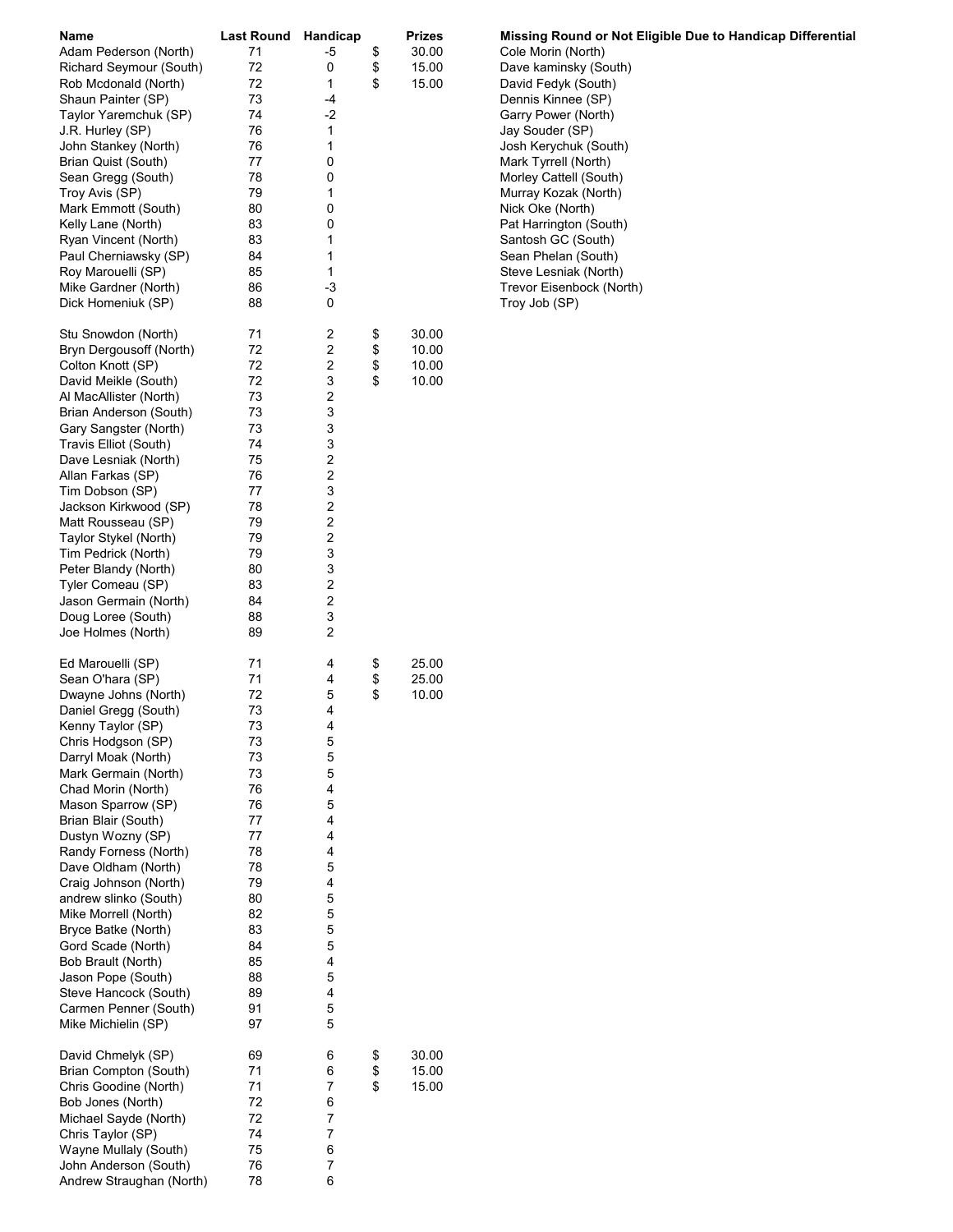| Doug Moak (North)<br>Kevin Pyne (South)<br>Darcy Hafso (North)<br>Jim Dayman (South)<br>Skip Pringle (South)<br>Les Duguid (SP)<br>Brad Mccallum (North)<br>Jack Dearmond (North)<br>John Morency (North)<br>Egbert Stang (North)<br>Wayne Hemrick (SP)<br>Mike Murray (North)<br>Frank Lee (South)<br>Kevin Roth (North)<br>David Kinnee (SP)<br>Brendan McCarthy (North)<br>Scott Gabriel (North)                                                                                                                                                                                                                    | 78<br>78<br>78<br>78<br>79<br>79<br>80<br>81<br>81<br>81<br>82<br>82<br>83<br>83<br>83<br>88<br>92                                                       | 6<br>6<br>7<br>7<br>6<br>7<br>7<br>6<br>6<br>7<br>6<br>7<br>6<br>6<br>7<br>6<br>6                                                                        |                      |                                  |
|------------------------------------------------------------------------------------------------------------------------------------------------------------------------------------------------------------------------------------------------------------------------------------------------------------------------------------------------------------------------------------------------------------------------------------------------------------------------------------------------------------------------------------------------------------------------------------------------------------------------|----------------------------------------------------------------------------------------------------------------------------------------------------------|----------------------------------------------------------------------------------------------------------------------------------------------------------|----------------------|----------------------------------|
| Jonathan Nieuwendyk (SP)<br>Mike Jones (North)<br>Brett Mugford (South)<br>Larry Cantera (South)<br>Jared Van Dyke (North)<br>Jerry Shieron (South)<br>Travis Nicks (SP)<br>Mike Krumm (South)<br>Gavin Harburn (SP)<br>Mason Negraiff (North)<br>Kyle Coates (North)<br>Doug Robertson (North)<br>Ryan Kruper (SP)<br>Nicholas Janmohamed (Nor<br>Brent Macduff (SP)<br>John Mcgowan (South)<br>Marvin Beyer (North)<br>Riley Knott (SP)<br>Ron Brittain (North)<br>Dale Zemlak (South)<br>Jeff Weaver (SP)<br>Vance Vierath (North)<br>Michael Gagnon (SP)<br>Miles Miller (North)<br>Justin Salt (South)            | 69<br>70<br>72<br>73<br>74<br>74<br>76<br>77<br>78<br>78<br>78<br>79<br>79<br>80<br>81<br>81<br>81<br>82<br>82<br>84<br>84<br>84<br>85<br>85<br>85       | 9<br>8<br>8<br>9<br>9<br>9<br>8<br>8<br>8<br>8<br>9<br>8<br>8<br>9<br>8<br>9<br>9<br>8<br>8<br>9<br>9<br>9<br>8<br>8<br>9                                | \$<br>\$<br>\$       | 30.00<br>20.00<br>10.00          |
| Bill McGowan (South)<br>Ross Horton (SP)<br>Bruce Dreany (North)<br>Brett Heddle (North)<br>Ken Fullbrook (North)<br>Wade Babiuk (SP)<br>Danen Daniel (South)<br>Nick Zapf (SP)<br>Ryan Silveira (SP)<br>Robert Fitzgerald (South)<br>Tanner Kendall (North)<br>Bruce Macneil (SP)<br>Merv Brown (North)<br>John Van beek (North)<br>Doug Johnston (South)<br>Greg Legrand (North)<br>Liam Job (SP)<br>James Gospodyn (South)<br>Rich Bayley (SP)<br>Justin Norris (South)<br>Taylor Orlesky (SP)<br>Ben Christie (SP)<br>Nathan Hystad (SP)<br>Justin Nieuwendyk (SP)<br>Ken James (South)<br>Brandon Ewchuck (North) | 66<br>70<br>70<br>72<br>72<br>72<br>74<br>75<br>75<br>75<br>75<br>76<br>77<br>79<br>80<br>80<br>81<br>81<br>82<br>82<br>82<br>83<br>88<br>88<br>95<br>69 | 11<br>10<br>11<br>12<br>12<br>13<br>10<br>10<br>10<br>12<br>12<br>13<br>10<br>12<br>11<br>13<br>10<br>12<br>10<br>11<br>13<br>13<br>11<br>13<br>11<br>18 | \$<br>\$<br>\$<br>\$ | 30.00<br>15.00<br>15.00<br>30.00 |
| Eric Roem (North)<br>Gord Koehler (North)<br>Cory Petersen (SP)                                                                                                                                                                                                                                                                                                                                                                                                                                                                                                                                                        | 71<br>73<br>73                                                                                                                                           | 18<br>15<br>18                                                                                                                                           | \$<br>\$<br>\$       | 20.00<br>5.00<br>5.00            |